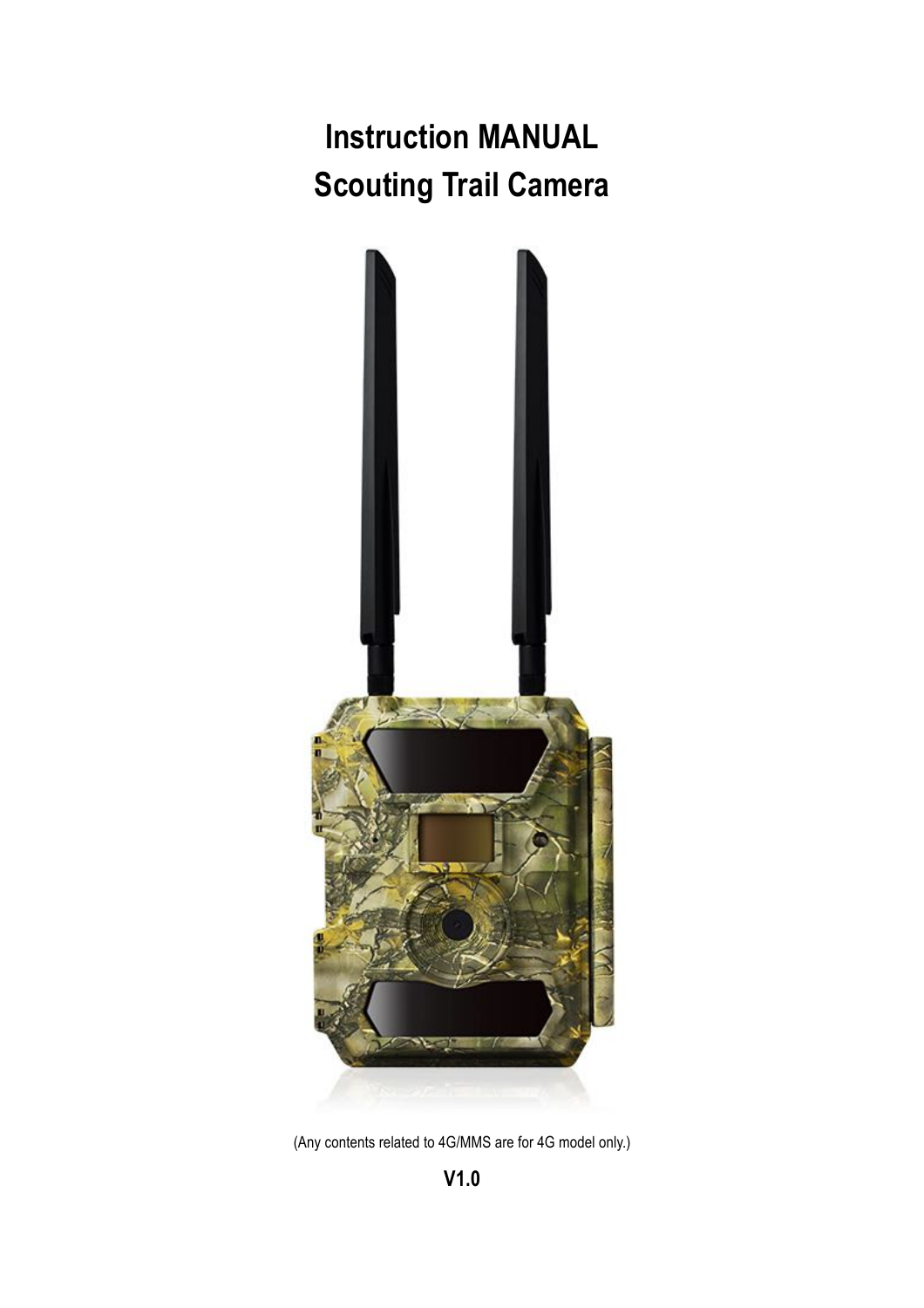**Pls scan QR codes below to download APP**

**for remote control functions of 4G model.**





**For IOS APP For Android APP**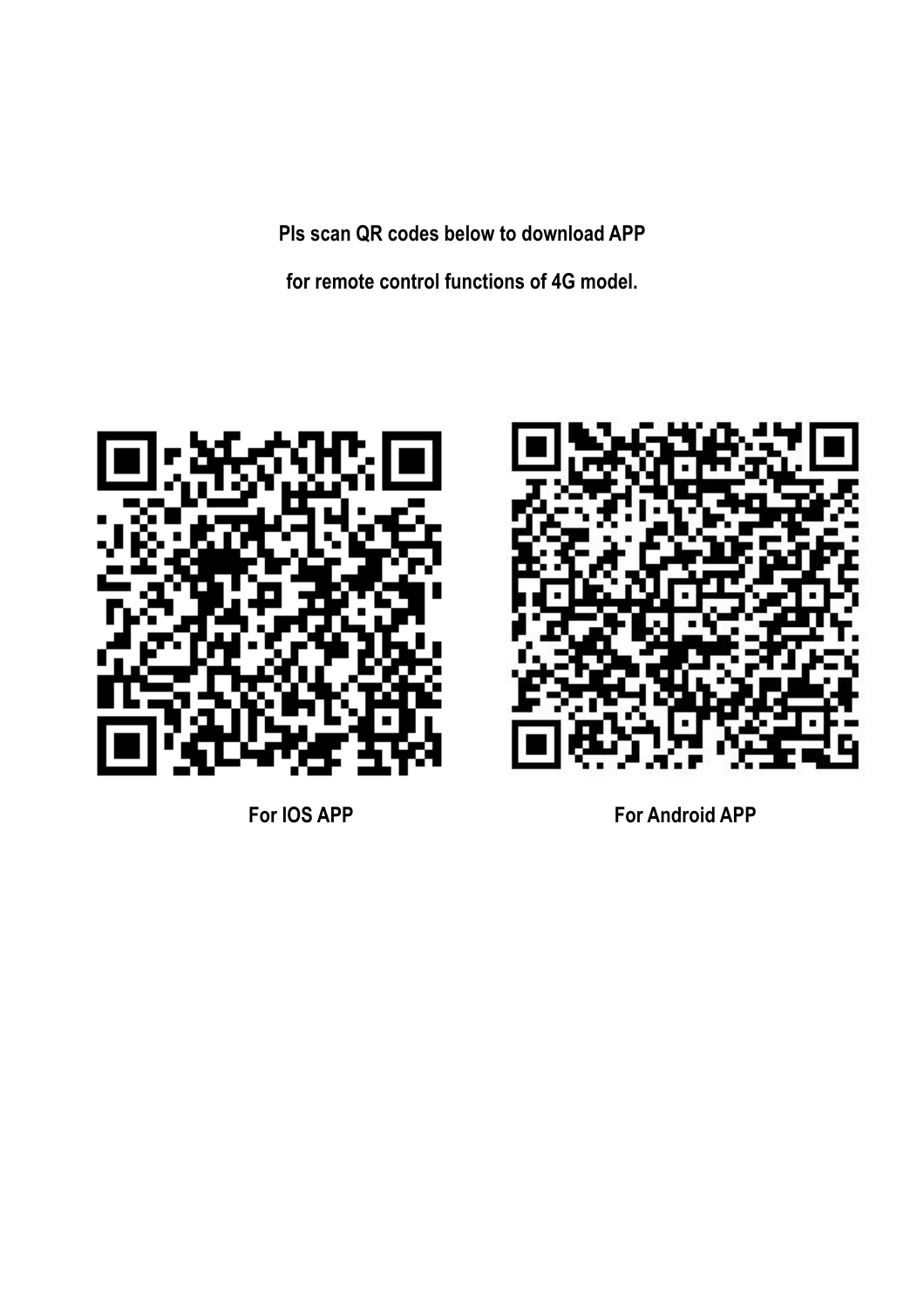# **Contents**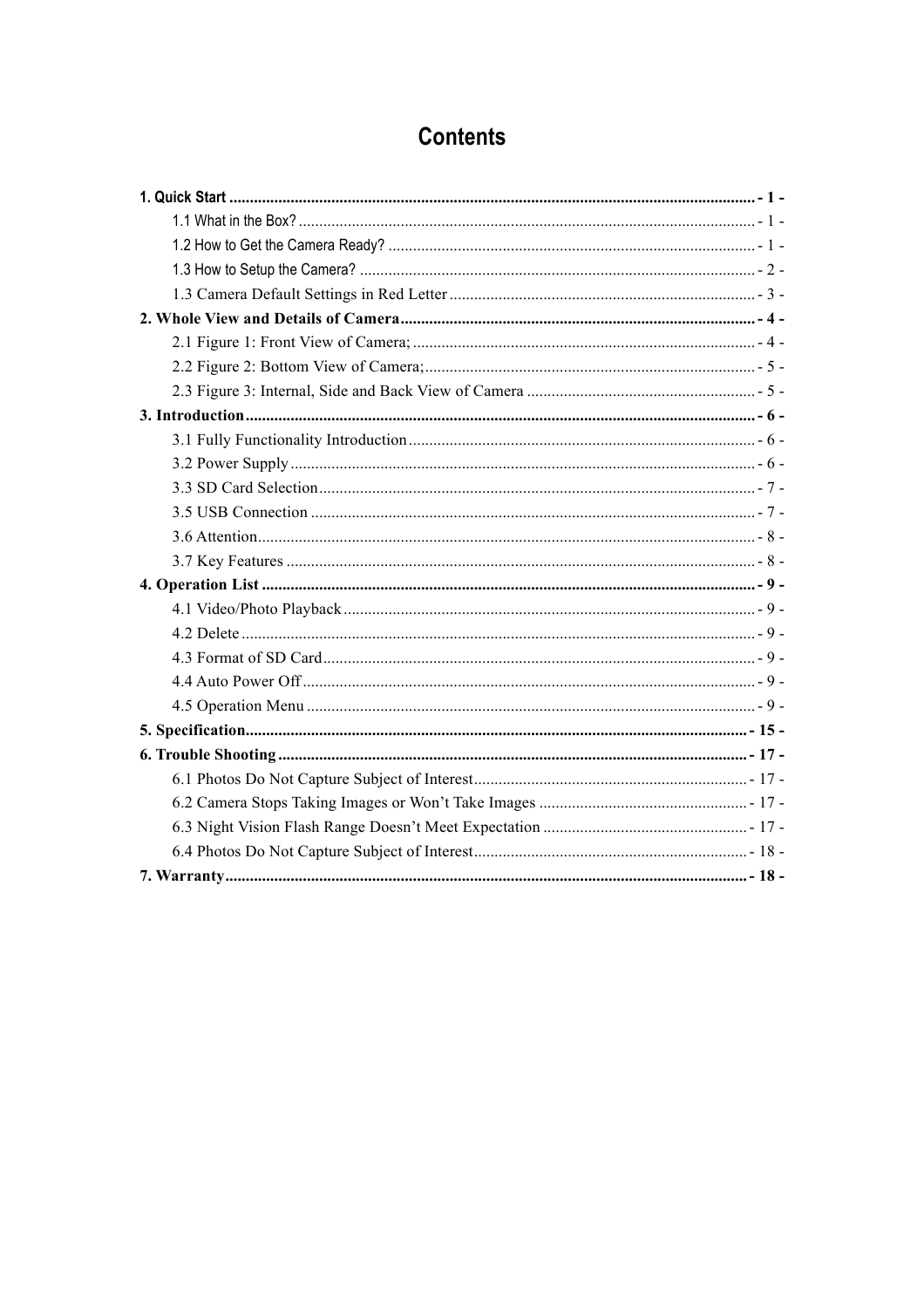# **1. Quick Start**

# **1.1 What in the Box?**



Trail camera x 1 Instruction manual x 1 USB cable ×1 Mounting strap ×1 Antenna ×2 (4G Model Only)

# **1.2 How to Get the Camera Ready?**

#### **1. Insert the batteries**

Open camera house and insert the batteries as electrodes marked in battery case. Note: 12AA Alkaline or Ni-MH are recommended. For better performance, pls choose the "Battery Type" of the batteries in using.



#### **2. Insert the SD card**

Note: 4-32GB SD card is recommended. Please insert it with correct direction as marked.

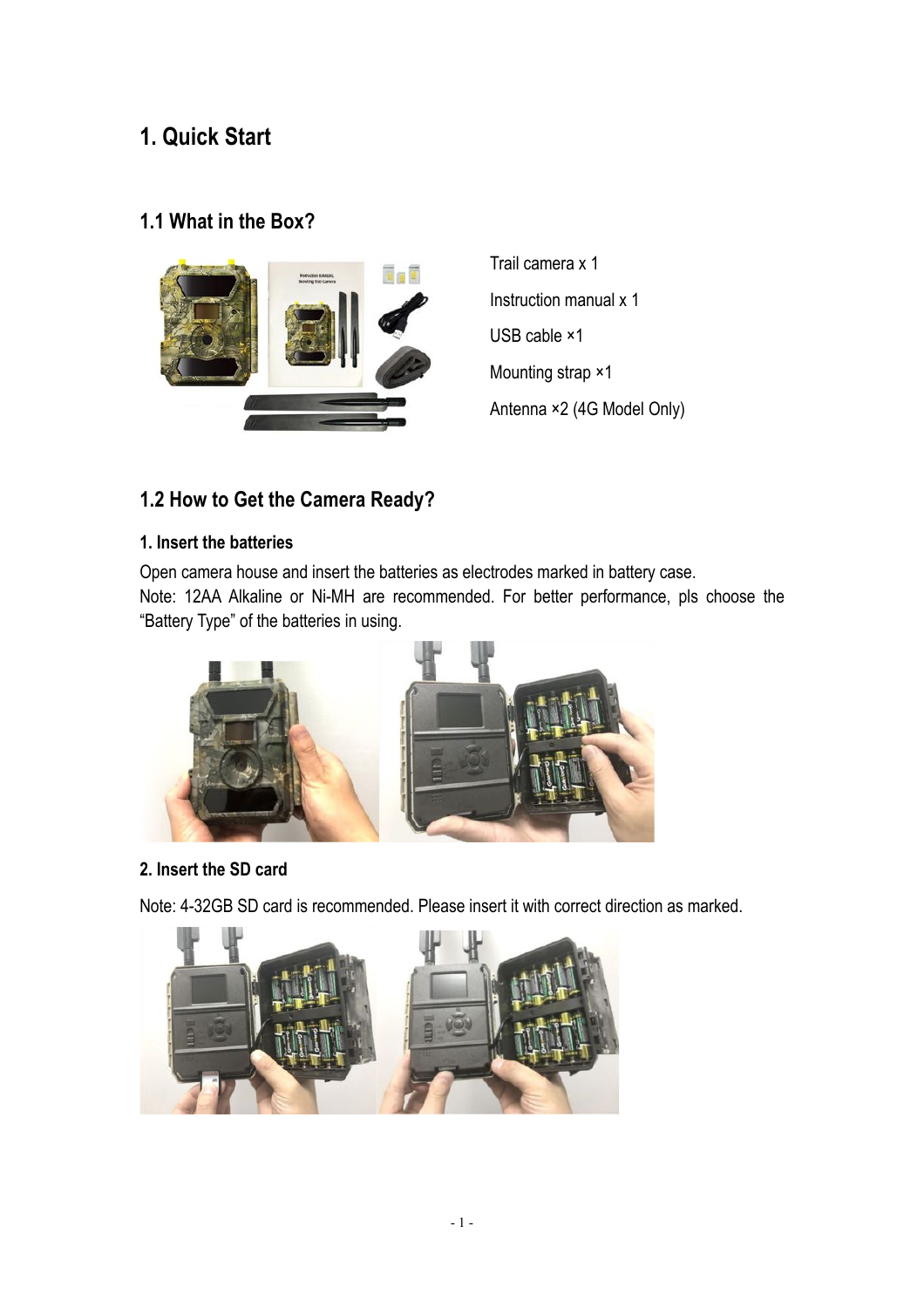#### **3. Mount the Antenna & Insert SIM card (for 4G Model Only)**



## **1.3 How to Setup the Camera?**

#### **1. Power on the Camera**

Switch to ON; camera is ready to work upon motion triggers (screen will not light up upon "ON"). You can mount it out to work directly after this if default settings are preferred. Pls refer to page3 below for default settings in red letters.

#### **2. Configure Camera Settings**

Switch to SETUP, screen will light up. Press M key, you will enter the menu to view & change settings. Please press arrow keys for navigation and OK key to confirm settings.

Note: please switch to ON to enable the camera to work after setups.

#### **3. How to Connect the Camera to Network (for 4G Model Only)?**

Different from none cellular models, the 4G model has a signal "Searching" process when you switch the power key to SETUP.

If it comes with a signal bar and no other pop-up, it means the network is automatically connected; by then, you only need to fill in phone numbers and emails in "Send to" to receive photos upon motion triggers.

If it comes with a pop-up "SIM Auto Match failed…", please go to "SIM Auto Match" under "4G", select "Manual", and fill in local operator APN details in "Manual Setup", the camera will connect to network to send photos.

Note: This camera can send photos to 4 phones & 4 emails. It's set to send photos to phones via MMS, and photos/ videos to emails via SMTP (data). If you prefer more personalized way of sending, please configure in menu accordingly.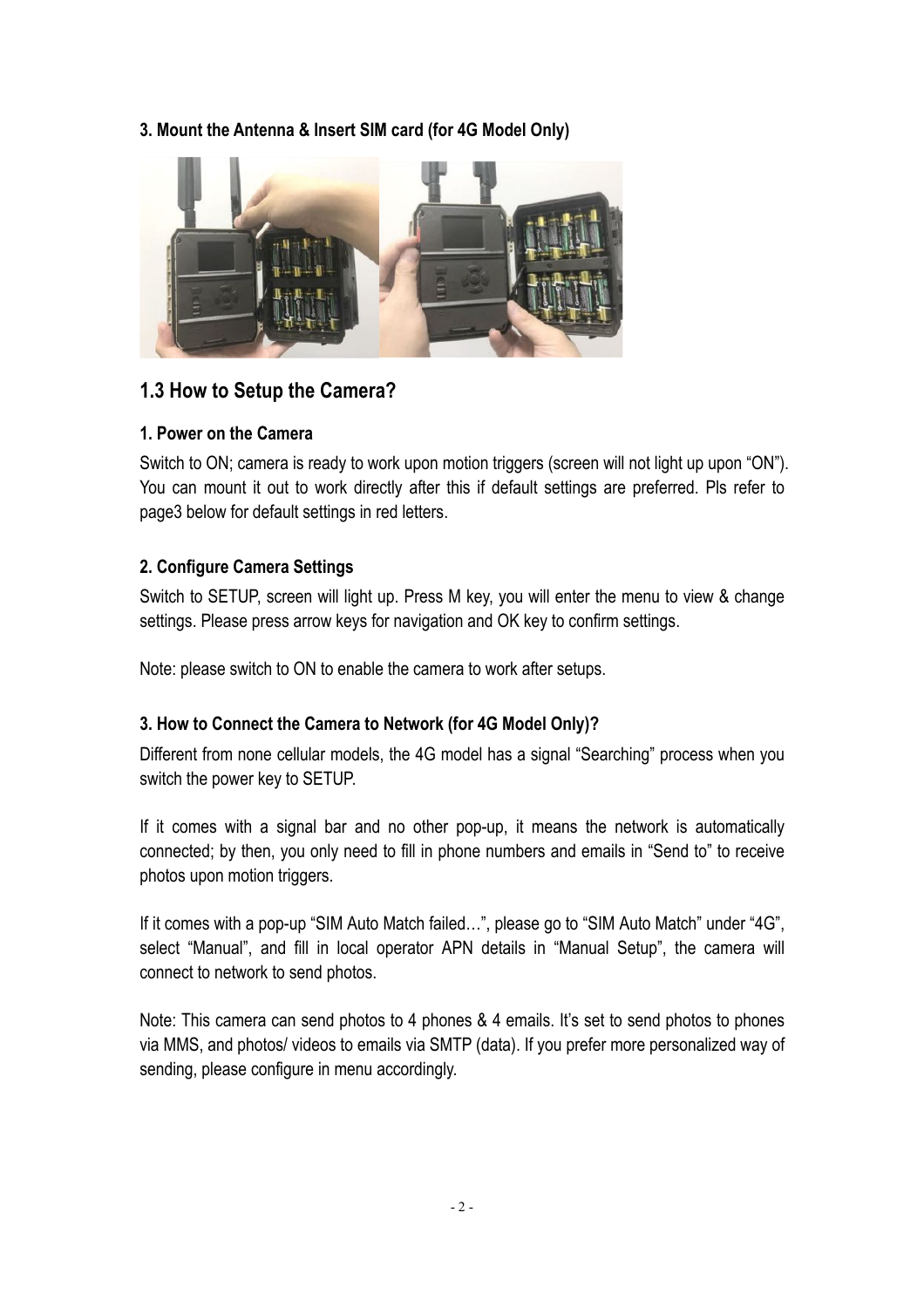# **1.3 Camera Default Settings in Red Letter**

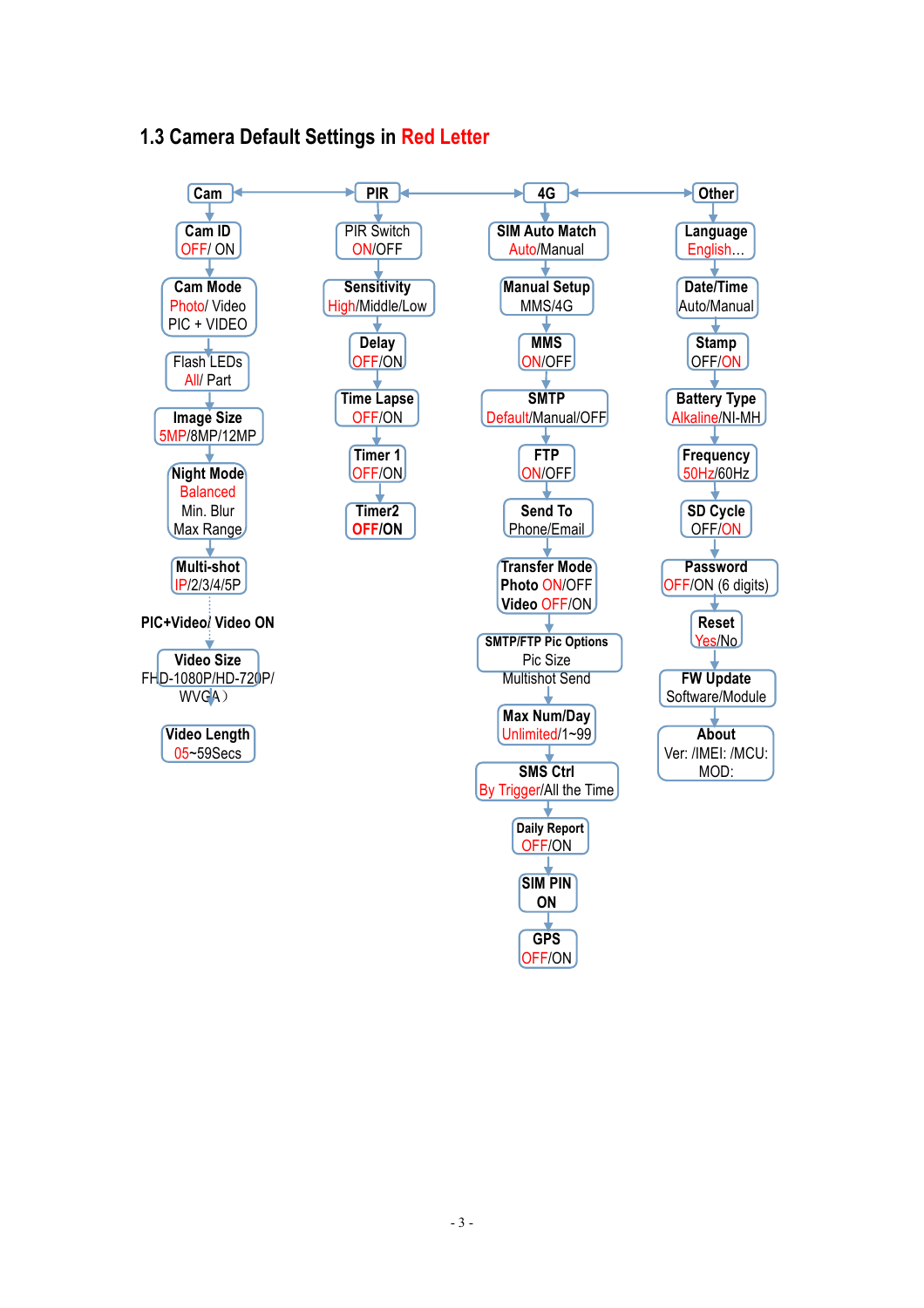# **2. Whole View and Details of Camera**

# **2.1 Figure 1: Front View of Camera;**

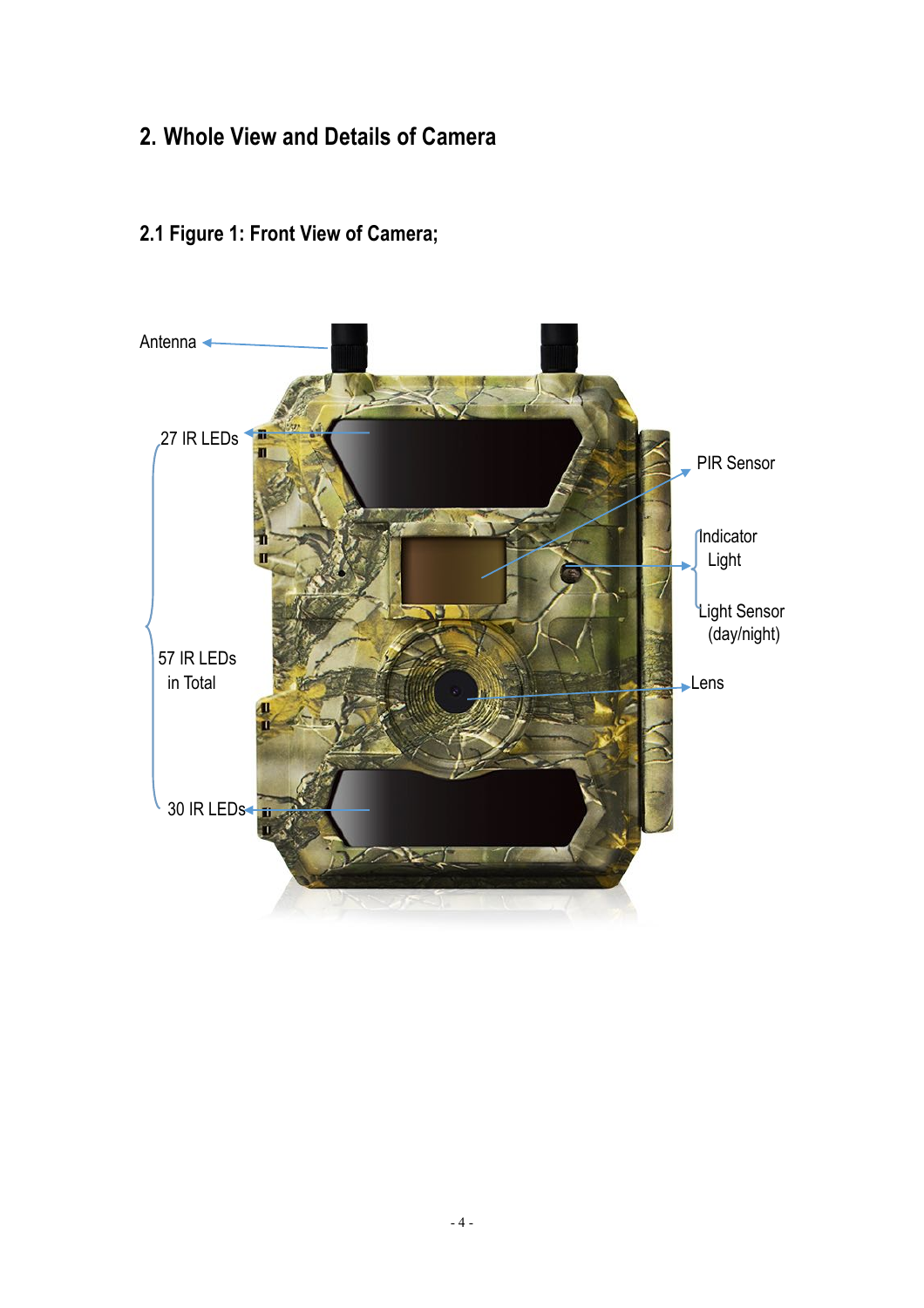# **2.2 Figure 2: Bottom View of Camera;**



SIM CARD Golden Part Faces Front Housing Side

# **2.3 Figure 3: Internal, Side and Back View of Camera**

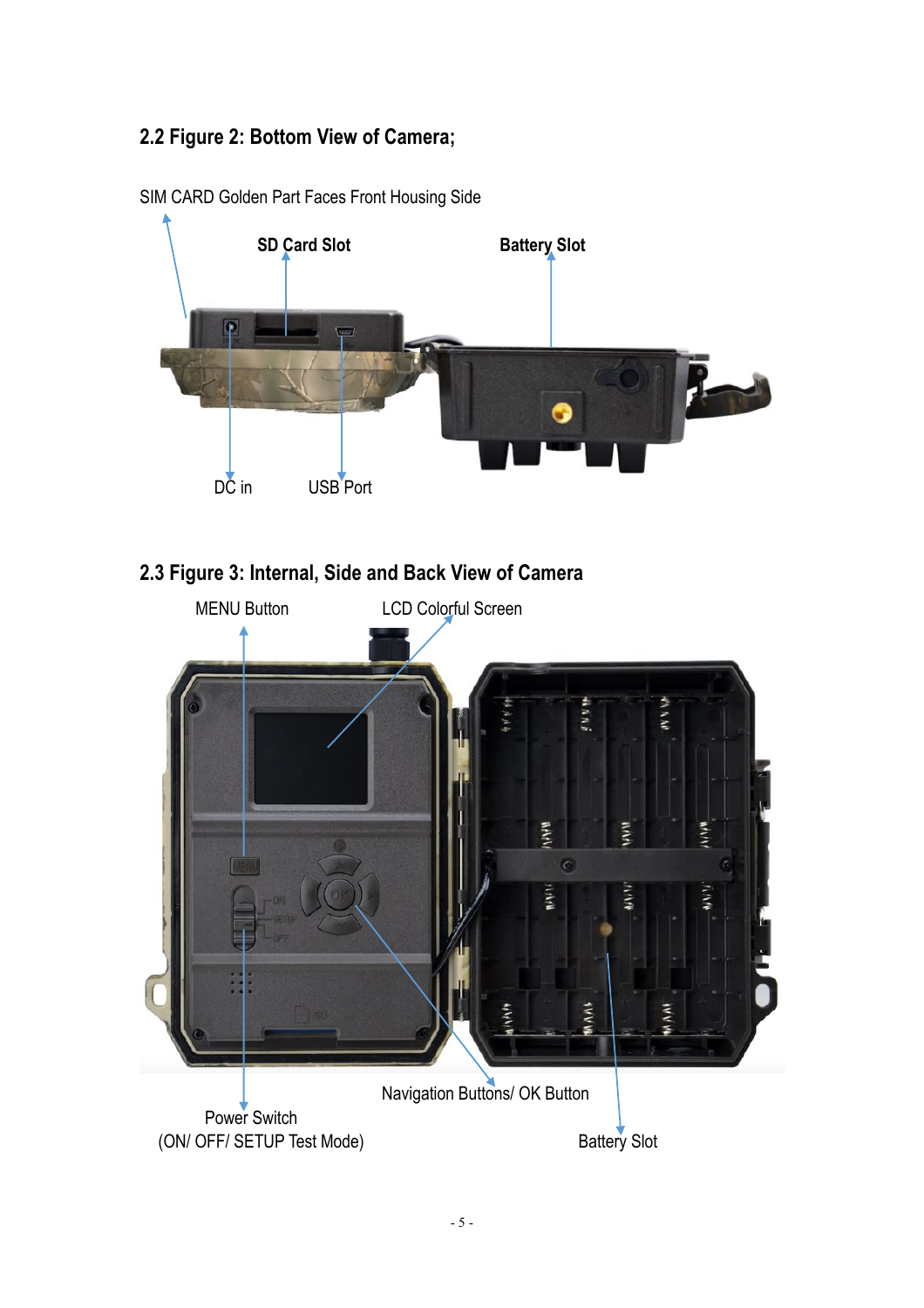# **3. Introduction**

With contents in previous pages, believe you've already got a brief idea about how this camera works. Before more details presented, here we want to thank you for choosing one of our easy operation highly qualified products. You now may enjoy the excellences reflected on this series product. This 12MP HD digital camera was totally R&D by our diligent and smart engineers based on feedbacks and requirements from customers globally. May you also enjoy and adore this product as we do. And our company is always open-minded with willing to adopt creative ideas from you.

# **3.1 Fully Functionality Introduction**

Besides all the functions you may experience from any other similar cameras. This one is aimed to offer you stable quality product using experience with many extraordinary features, like **Real GPS functions**, SIM setups auto match, daily report, remote ctrl with APP (IOS & Android), 20 meters (60 ft) invisible real night vision ability, 0.4 seconds trigger time, and 1 photo/sec (up to 5 photos per trigger) multi-shot to capture the whole track of object (anti-theft evidence), user friendly operational menu, etc.

# **3.2 Power Supply**

## **9**-**12V power supply to ensure camera well performance of all functions**

#### **A. Batteries**

Camera runs on 6 or 12 AA size batteries, can work with alkaline and high-quality NiMH rechargeable batteries. But we suggest to run camera with NiMH batteries only as performance of alkaline batteries is much poorer than NiMH batteries. Pls also choose the battery type you're using in the menu option "Battery Type" to reach longer operation time.

Batteries should be inserted with correct electrode position as marked in battery case. Upside down batteries electrodes may cause device malfunction. Also, we strongly recommend changing the batteries when power icon on camera screen or photo stamp is empty.

#### **Note: Don't mix batteries types! Different batteries to be used in camera may cause permanent damage which also violates warranty policy!**

Due to different settings, objects activities within camera detection zone, different brands and quality of batteries, and using environment, etc; we're not able to list out exact number of photos and videos that camera can achieve. So given table below only shows approximate number of photos or videos camera can take with 12AA alkaline batteries; better performance can be given by 12 AA rechargeable NiMH batteries.

| 4G OFF                                     |  |                          |                     |
|--------------------------------------------|--|--------------------------|---------------------|
| <b>Working time</b><br>Photos shot per day |  | Video clips shot per day | <b>Working time</b> |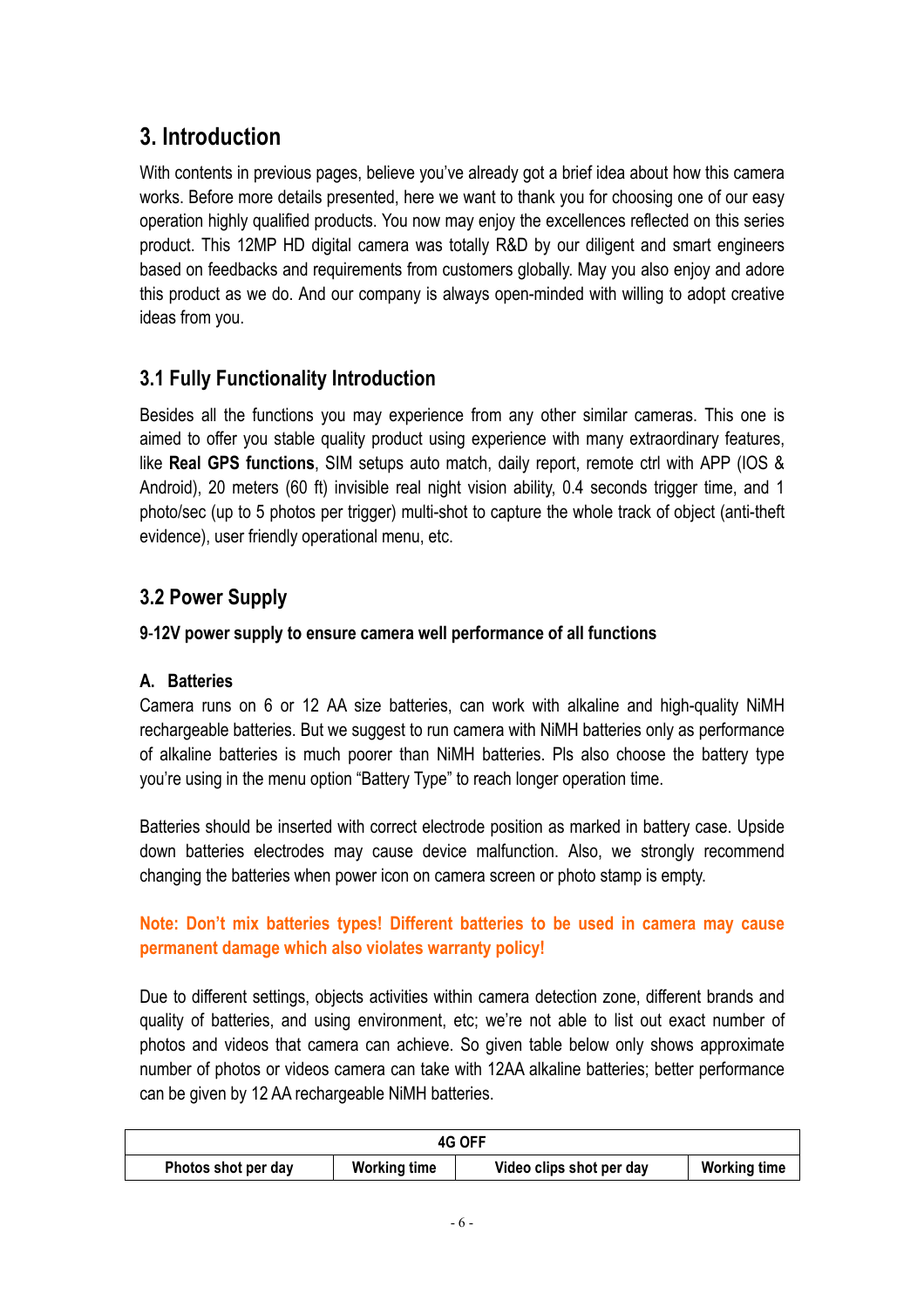| <b>IR LEDs On</b>                                                    |          |         |           |          |        |
|----------------------------------------------------------------------|----------|---------|-----------|----------|--------|
| Max.Range                                                            | 100 pics | 80 days |           |          |        |
| Balanced                                                             | 100 pics | 78 days | Video-10s | 10 clips | 79 day |
| Min.Blur                                                             | 100 pics | 72 days |           |          |        |
| <b>IR LEDs Off</b>                                                   |          |         |           |          |        |
| 100 pics<br>Photo<br>10 clips<br>$115$ day<br>Video-10s<br>$168$ day |          |         |           |          |        |

#### **B. Solar Panel**

To bring users better using experience, our engineers designed this camera to be able to work with most standard 12V/2A lithium battery build-in solar panels. Solar panel can't charge the batteries in using in camera batteries cases.

#### **C. Power Adaptor—Security Surveillance Purpose**

This camera can also be powered by an external 12V/ 2A DC adapter. Recommend to remove the AA size batteries when power adapter is used. Electrical power is recommended for security purposes.

## **3.3 SD Card Selection**

Using a memory card is required to operate the camera. When the camera is "ON" and no memory card is used, the screen displays "No card". The SD slot of the camera has a 32 GB memory capacity. Before inserting or removing the memory card, the camera must be turned "OFF". Failing to do so may cause loss of or damage the pictures/ videos already recorded from the memory card. When the SD card is full, the viewing screen shows "Memory Full". The following data shows an approximate quantity of photos or videos which can be recorded by the camera depending on the memory card capacity.

| <b>SD</b>         |          |                  |              |          |
|-------------------|----------|------------------|--------------|----------|
| Size <sup>®</sup> | 4 GB     | 8 GB             | <b>16 GB</b> | 32 GB    |
| Capacity          |          |                  |              |          |
|                   |          | Photo (pictures) |              |          |
| 5MP               | 3350     | 6935             | 13210        | 27920    |
| <b>8 MP</b>       | 2048     | 4205             | 8070         | 17061    |
| <b>12 MP</b>      | 1310     | 2701             | 5190         | 10965    |
| Video (hours)     |          |                  |              |          |
| 640x480           | 04:01:48 | 08:20:44         | 16:05:45     | 33:56:02 |
| HD                | 02:50:42 | 05:52:35         | 11:38:43     | 24:09:16 |
| FHD               | 01:58:31 | 04:27:27         | 08:30:21     | 18:04:52 |

Chart below will show you the approximate capacity of different size SD cards. Pls check to see which size card can fit your needs best.

# **3.5 USB Connection**

When camera is connected via USB cable; screen display "MSDC", press "Menu" once,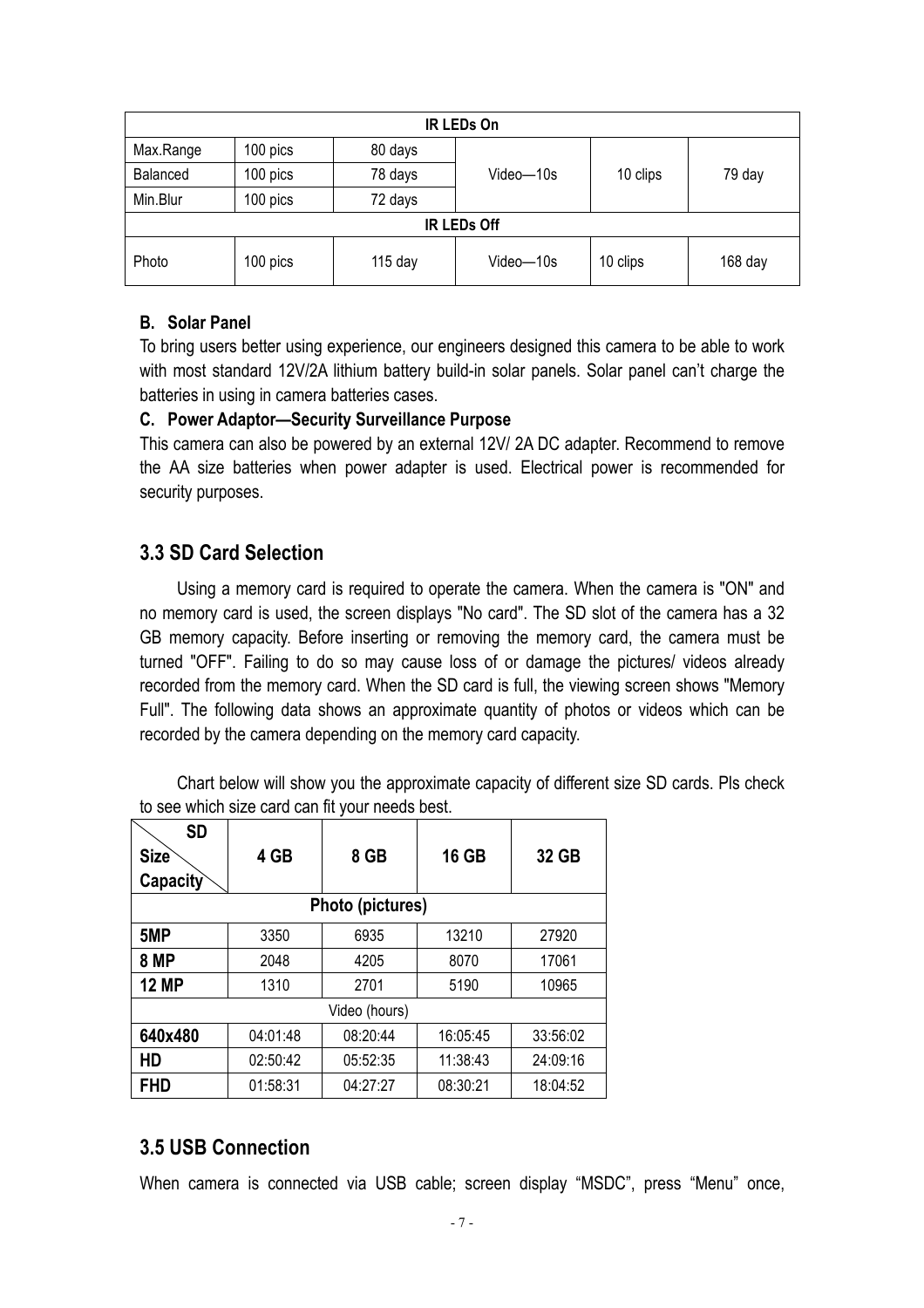"MSDC" turns to "PC Cam", camera now can be used as a PC camera; press "Menu" again, camera exits PC camera mode.

## **3.6 Attention**

1. Insert the SD memory card correctly, camera does not support SD card hot swap (insertion).

2. Please use high-quality AA batteries in order to prevent battery cells from corrosion of leaked acid.

3. Use right adaptor (12V/2A) of this camera to supply power, and do not invert the electrode when put in batteries.

4. In Test mode, camera will automatically power off in 3 mins if there is no keypad touching.

5. Don't interrupt power supply during firmware upgrade, please deliver it back to factory if the device doesn't work after upgrading.

6. Do not frequently insert or pull out SD card and battery or plug in and out the adaptor when the camera is on.

7. Do not have any floating objects, such as leaves, strings, or ribbons in the 3M motion detection zone of cameras, to avoid mistaking photograph or videos.

8. Do not keep camera next to hot irrelevant objects, air conditioner exhaust vents, and light, etc. to avoid mistaking photos or videos.

9. Camera is with a 52° or 100° FOV lens and 57pcs IR LEDs. To ensure these 57pcs IR LEDs can give enough flash that high quality AA batteries must be applied accordingly to deliver enough amperage to power the illuminator consistently in dark environments.

10. Programmed Date/Time can be saved in camera for 12 hours as long as camera was powered 1 hour above.

# **3.7 Key Features**

- 1. **0.4 seconds** trigger speed;
- 2. Regular lens model: **52° FOV lens; 65° PIR angle;**
- 3. Wide lens model: **100° FOV Lens; 100° PIR angle**
- 4. 12MP/ 1080P@30FPS;
- 5. Programmable 5/8/12 Megapixel high-quality resolution;
- 6. **57pcs invisible IR LEDs**, offer 20 meters (65 feet) real night vision distance;
- 7. crystal clear day & night photo/video quality;
- 8. **1 photo burst per second to get full moving track of object;**
- 9. Support multiple functions: adjustable PIR sensitivity, Multi-shot (1~5 photos per trigger), programmable delay between motions, Time Lapse, Timer, stamp of (camera ID, date/time, temperature, moon phase) on every single photo;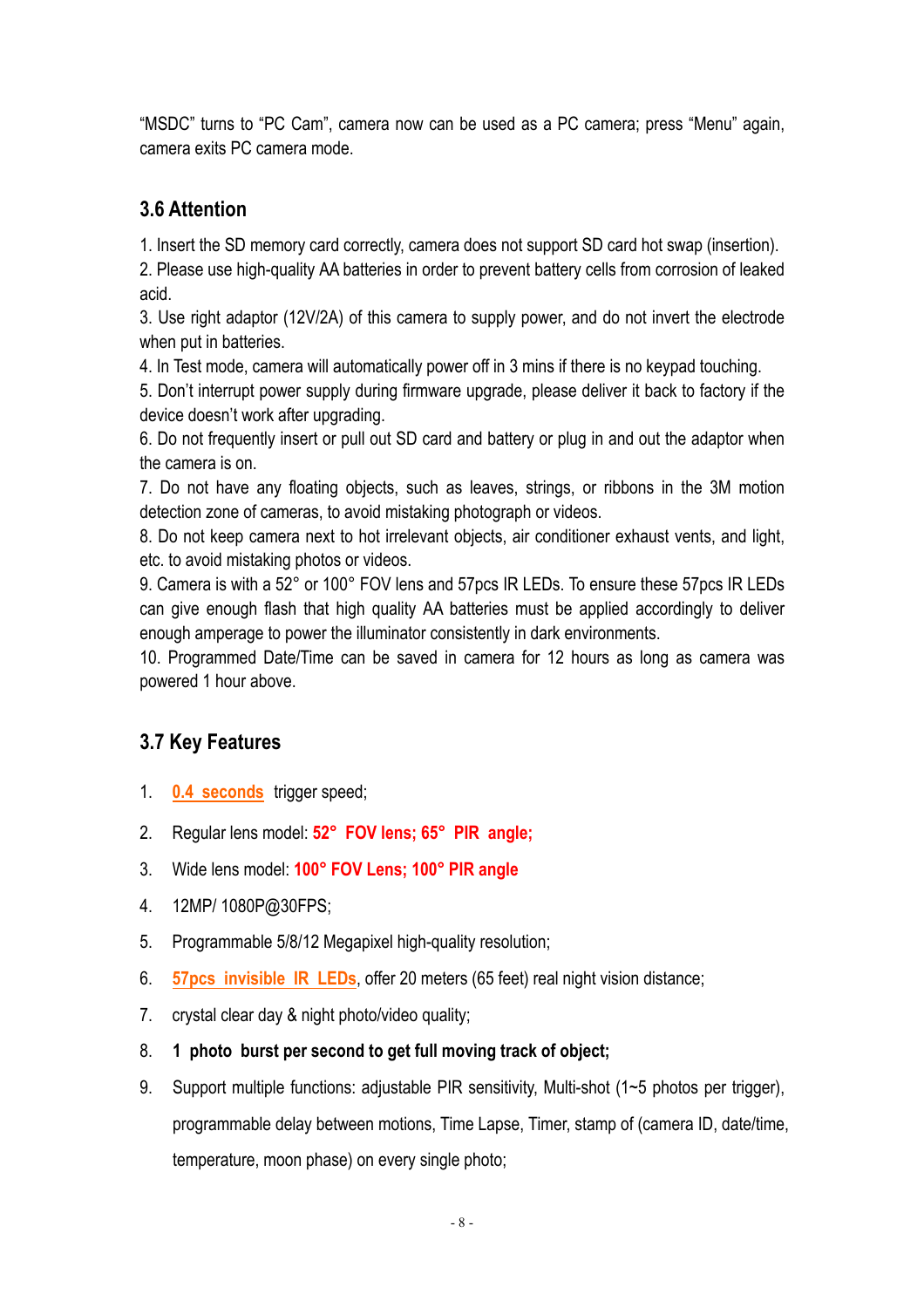- 10. Available operation temperature:  $-25^{\circ}$  to 60 $^{\circ}$ C:
- 11. Built-in 2.0" TFT color screen;

11. With MMS/4G/SMTP/FTP function, camera can transmit photos to 1-4 preset mobile phones, 1-4 email, and FTP account per trigger.

- 12. SMS to realize various remote configurations;
- 13. SMS to enable camera to shoot a photo and send back instantly;
- **14. Optional small size (640\*480), large size (1920\*1440), and 5/8/12MP Email/FTP photos**
- **15. APP available in IOS & Android APP store.**

# **4. Operation List**

## **4.1 Video/Photo Playback**

Turn "Power Switch" to SETUP position to enter test mode, press arrow button "↑" to enter Playback; press " $\leftarrow$ " and " $\rightarrow$ " for selection, "OK" to play photo/video.

- 1) Press button "↑" again to exit.
- 2) In Playback Mode, press "Menu" button to delete files, or format SD card; press "Menu" again to exit.

#### **4.2 Delete**

a. Delete one: delete selected photo/video;

Press "OK" to choose, press "↑" and "<sup>1</sup>" for selection, "Yes" to confirm, "No" to exit to previous page.

b. Delete All.

#### **4.3 Format of SD Card**

a. No

b. Yes: to format SD card via camera.

Press "←" and "→" for selection, "Yes" to confirm, "No" to exit to previous page.

#### **4.4 Auto Power Off**

In Test mode, camera will automatically power off in 3 mins if there is no keypad touching. Please manually turn ON it as if you want to do some further configuration. **Note:** camera stay in "Test" mode if camera is in Menu configuration pages.

# **4.5 Operation Menu**

Test mode, Press "Menu" once to enter camera setting menu; to navigate setting interface by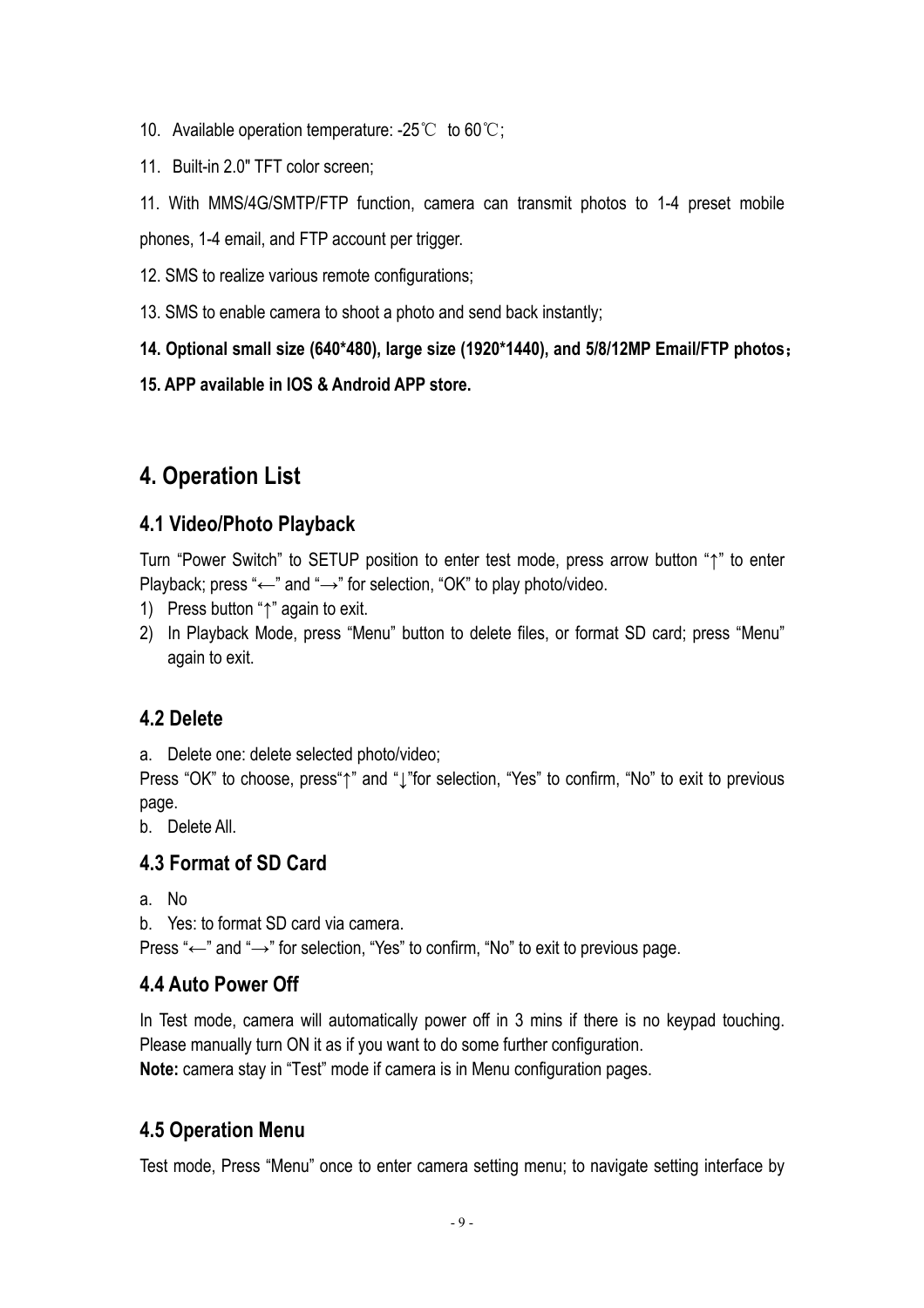pressing "←", "↑", "→", or "↓", press "OK" for selection, "Menu" to exit to previous page, and "Menu" to switch alpha/ digits/ symbols.

**Note: For some settings, user needs to press "Menu" to save & exit the configuration after pressing "OK" to confirm; (Cam ID, Deley, Time Lapse, Timer, Password)**

| Cam               | <b>PIR</b> | 4G | Other      | Cam                 | <b>PIR</b> | 4G | Other      |
|-------------------|------------|----|------------|---------------------|------------|----|------------|
| Cam ID            |            |    | <b>OFF</b> | Multi-shot          |            |    | 1P         |
| <b>Cam Mode</b>   |            |    | Ō          | <b>Video Size</b>   |            |    | <b>HD</b>  |
| <b>Flash LED</b>  |            |    | All        | <b>Video Length</b> |            |    | 05         |
| <b>Image Size</b> |            |    | 5M         |                     |            |    |            |
| <b>Night Mode</b> |            |    | ⋫          |                     |            |    |            |
| <b>MENU Exit</b>  |            | OK | Set        | <b>MENU Exit</b>    |            | OK | <b>Set</b> |

| Cam               |                                                                                                                                                                                                                                                                                                                                                                        |
|-------------------|------------------------------------------------------------------------------------------------------------------------------------------------------------------------------------------------------------------------------------------------------------------------------------------------------------------------------------------------------------------------|
| <b>Settings</b>   | <b>Programmable Options</b>                                                                                                                                                                                                                                                                                                                                            |
| Cam ID            | Select "ON", press "OK", to set 12 digits/ alphabets for each camera. Such                                                                                                                                                                                                                                                                                             |
|                   | function can help user to identify photos are from where and which camera.                                                                                                                                                                                                                                                                                             |
| Cam Mode          | Photo, Video, PIC+VIDEO<br>Photo: camera shoots photos only based on configured Multi-shot &<br>1)<br>Image Size;<br>2) Video: camera shoots videos only based on configured Video<br>Length/Size;<br>"PIC+VIDEO", camera shoots photo(s) first, then video upon same<br>3)<br>trigger event based on Video Length/Size and Multi-shot/ Image Size<br>user configured; |
| Flash LED         | All/Part                                                                                                                                                                                                                                                                                                                                                               |
|                   | All: all 57pcs IR LEDs will work in dark environment;                                                                                                                                                                                                                                                                                                                  |
|                   | Part: Bottom 30pcs IR LEDs will be turned off.                                                                                                                                                                                                                                                                                                                         |
| Image Size        | 5MP (2560*1920), 8MP (3264*2448), 12MP (4032*3024)                                                                                                                                                                                                                                                                                                                     |
| <b>Night Mode</b> | Min. Blur: Short exposure time to minimize motion blur for better image<br>a)                                                                                                                                                                                                                                                                                          |
|                   | quality; shortened IR flash range;                                                                                                                                                                                                                                                                                                                                     |
|                   | Max. Range: Longer exposure time to extend IR flash range for better<br>b)                                                                                                                                                                                                                                                                                             |
|                   | night vision; lower image quality;                                                                                                                                                                                                                                                                                                                                     |
|                   | <b>Balanced:</b> combination of above 2 options;<br>C)                                                                                                                                                                                                                                                                                                                 |
| Multi-shot        | Programmable 1~5 photos per trigger                                                                                                                                                                                                                                                                                                                                    |
| Video On          |                                                                                                                                                                                                                                                                                                                                                                        |
| Video Size        | FHL-1080P (1920*1080), HD-720P (1280*720), WVGA (848x480)                                                                                                                                                                                                                                                                                                              |
| Video length      | 05~59 Secs                                                                                                                                                                                                                                                                                                                                                             |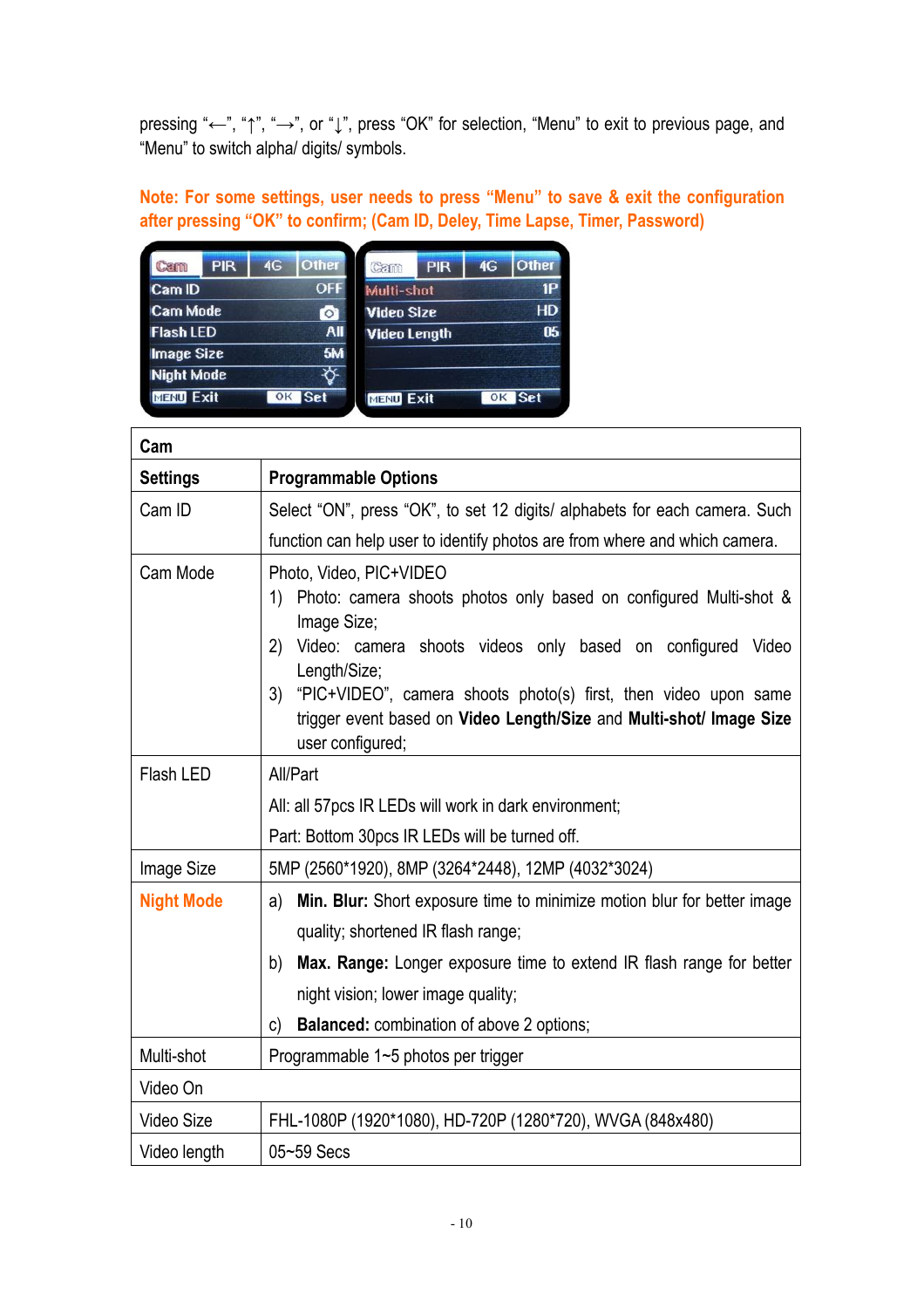| Other<br>4G      |
|------------------|
|                  |
| ON               |
|                  |
| OFF              |
| OFF              |
| OFF              |
| <b>Set</b><br>OK |
|                  |

| Cam                | PIR | 4G | Other  |
|--------------------|-----|----|--------|
| Timer <sub>2</sub> |     |    | OFF    |
|                    |     |    |        |
|                    |     |    |        |
|                    |     |    |        |
|                    |     |    |        |
| <b>MENU Exit</b>   |     |    | OK Set |

| <b>PIR</b>                                                          |                                                                                                                                                                                                                                             |  |  |  |
|---------------------------------------------------------------------|---------------------------------------------------------------------------------------------------------------------------------------------------------------------------------------------------------------------------------------------|--|--|--|
| <b>Settings</b>                                                     | <b>Programmable Options</b>                                                                                                                                                                                                                 |  |  |  |
| <b>PIR Switch</b>                                                   | OFF/ON                                                                                                                                                                                                                                      |  |  |  |
|                                                                     | Note:                                                                                                                                                                                                                                       |  |  |  |
|                                                                     | With PIR Switch off, camera will not be able to take photo/ video per<br>a)                                                                                                                                                                 |  |  |  |
|                                                                     | motion;                                                                                                                                                                                                                                     |  |  |  |
|                                                                     | b) With PIR Switch on, camera is able to take photos/ videos per motion                                                                                                                                                                     |  |  |  |
|                                                                     | even when Time Lapse is ON.                                                                                                                                                                                                                 |  |  |  |
| Sensitivity                                                         | High, Middle, Low                                                                                                                                                                                                                           |  |  |  |
|                                                                     | Higher sensitivity is 1) more sensitive to movements by smaller subjects; 2)                                                                                                                                                                |  |  |  |
|                                                                     | longer detection distance; 3) easier for sensor to detect difference between                                                                                                                                                                |  |  |  |
|                                                                     | body heat and outdoor temperature; 4) easier to trigger camera to record. In                                                                                                                                                                |  |  |  |
| high temperature environment, body heat of subjects and environment |                                                                                                                                                                                                                                             |  |  |  |
|                                                                     | temperature is hard to tell by camera, suggest setting <b>High</b>                                                                                                                                                                          |  |  |  |
| Delay                                                               | Select "ON", press "OK", to set a time interval between photos or videos<br>upon motion. This option can avoid camera taking too many photos or<br>videos.<br><b>Example:</b> Camera will wait 1 minute between photo/video recordings with |  |  |  |
|                                                                     | motion if pre-set time interval is 00:01:00                                                                                                                                                                                                 |  |  |  |
|                                                                     | Configurable delay time: 00:00:03~23:59:59.                                                                                                                                                                                                 |  |  |  |
| Time Lapse                                                          | Select "ON", press "OK", to set the interval; camera will shoot pics or video<br>clips automatically upon the interval user set. Object motion can still trigger<br>the camera to take photos/ videos if PIR Switch is ON.                  |  |  |  |
|                                                                     | Configurable interval: 00:00:03~23:59:59.                                                                                                                                                                                                   |  |  |  |
| Timer1                                                              | Select "ON", press "OK", to set the beginning time and end time                                                                                                                                                                             |  |  |  |
|                                                                     | (hour/minute); camera will only work during the time period user set.                                                                                                                                                                       |  |  |  |
|                                                                     | i.e.: 15:00 - 18:00; camera only works during 15:00 - 18:00                                                                                                                                                                                 |  |  |  |
| Timer <sub>2</sub>                                                  | Select "ON", press "OK", to set the beginning time and end time                                                                                                                                                                             |  |  |  |
|                                                                     | (hour/minute); camera will only work during the time period user set.                                                                                                                                                                       |  |  |  |
|                                                                     | i.e.: 15:00 - 18:00; camera only works during 15:00 - 18:00                                                                                                                                                                                 |  |  |  |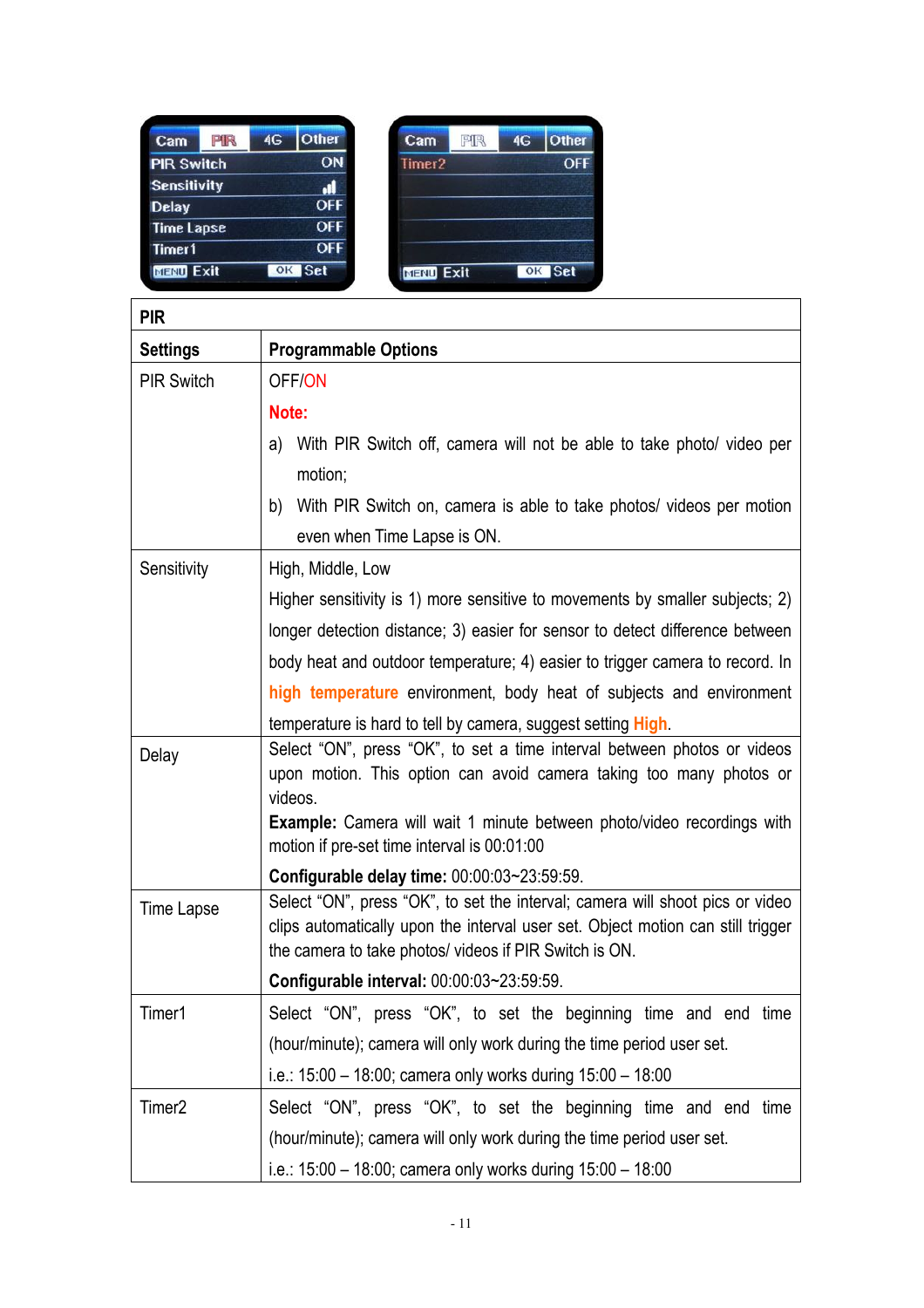| <b>PIR</b><br>Cam     | <b>Other</b><br>46 | <b>PIR</b><br>Cam   | <b>Other</b><br>46 | <b>PIR</b><br>Cam           | 46<br><b>Other</b> |
|-----------------------|--------------------|---------------------|--------------------|-----------------------------|--------------------|
| <b>SIM Auto Match</b> |                    | <b>Daily Report</b> | <b>OFF</b>         | Send To                     |                    |
| <b>Manual Setup</b>   |                    | <b>SIM PIN</b>      | <b>ON</b>          | <b>Transfer mode</b>        |                    |
| <b>MMS</b>            | <b>OFF</b>         |                     |                    | <b>SMTP/FTP Pic Options</b> |                    |
| <b>SMTP</b>           | D                  |                     |                    | <b>Max Num/Day</b>          | <b>Unlimited</b>   |
| <b>FTP</b>            | ON                 |                     |                    | <b>SMS Ctrl</b>             | <b>By Trigger</b>  |
| <b>MENU Exit</b>      | <b>Set</b><br>OK   | <b>MENU Exit</b>    | OK Set             | <b>MENU Exit</b>            | OK Set             |

**Per this menu, main functions are marked in grey; details below each function are explanation of this function.**

| 4G                                                                                            |                                                                                   |  |  |
|-----------------------------------------------------------------------------------------------|-----------------------------------------------------------------------------------|--|--|
| <b>SIM Auto Match</b>                                                                         |                                                                                   |  |  |
| 1)                                                                                            | Camera will automatically enter MMS & 4G setups when the SIM card is inserted;    |  |  |
| If "SIM Automatch failed, pls enter setups manually" pops up on screen, pls switch "SIM<br>2) |                                                                                   |  |  |
|                                                                                               | Auto Match" to "Manual" mode, then enter MMS & 4G setups in "Manual Setup";       |  |  |
| <b>Manual Setup</b>                                                                           |                                                                                   |  |  |
|                                                                                               | (PIs enter setups below manually in "Manual" mode if your local operator can't be |  |  |
|                                                                                               | automatically matched by camera itself.)                                          |  |  |
|                                                                                               | Pls contact your operator for MMSC/APN/Proxy/Port (Username &                     |  |  |
|                                                                                               | Password if required); and enter these info manually.                             |  |  |
|                                                                                               | (We'll add the needed operator info into "SIM Auto Match" list whenever           |  |  |
|                                                                                               | we're informed with the detail effective information.)                            |  |  |
|                                                                                               | Note: 1. With MMS setups added, camera can send photos to preset                  |  |  |
| <b>MMS</b>                                                                                    | phones/ email. If MMS is with wrong information entered, then phones/             |  |  |
|                                                                                               |                                                                                   |  |  |
|                                                                                               | email accounts will not be able to receive photos from camera.                    |  |  |
|                                                                                               | 2. Email accounts receive photos from camera via SMTP only when                   |  |  |
|                                                                                               | SMTP is ON and with correct SMTP info entered.                                    |  |  |
|                                                                                               | 3. Camera is not able to send pics to emails via MMS when SMTP is ON.             |  |  |
|                                                                                               | Enter your local operator's 4G APN, and corresponding Username and                |  |  |
|                                                                                               | Password.                                                                         |  |  |
| 4G                                                                                            | Note: Only with 4G setups added, can SMTP and FTP functions work.                 |  |  |
|                                                                                               | Note: it's not a must to enter Username and Password of APN. But some             |  |  |
|                                                                                               | operators may require this password access to enable 4G function. For             |  |  |
|                                                                                               | details, pls contact your local operator.                                         |  |  |
|                                                                                               | ON/OFF                                                                            |  |  |
|                                                                                               | You can simply choose to allow pics to be sent to your phone number via           |  |  |
| <b>MMS</b>                                                                                    | MMS by switch ON/ OFF MMS function here.                                          |  |  |
|                                                                                               | MMS can only send small size pics to your phone number                            |  |  |
| <b>SMTP</b>                                                                                   |                                                                                   |  |  |
|                                                                                               | Camera comes with default SMTP setups; you only need to enter receiving email     |  |  |
| accounts in "Send to"                                                                         |                                                                                   |  |  |
|                                                                                               | Pls finish setups below if you'd like to use your own SMTP server.                |  |  |
| 1) Enter your mailbox server IP;                                                              |                                                                                   |  |  |
|                                                                                               |                                                                                   |  |  |

 $|$  i.e.: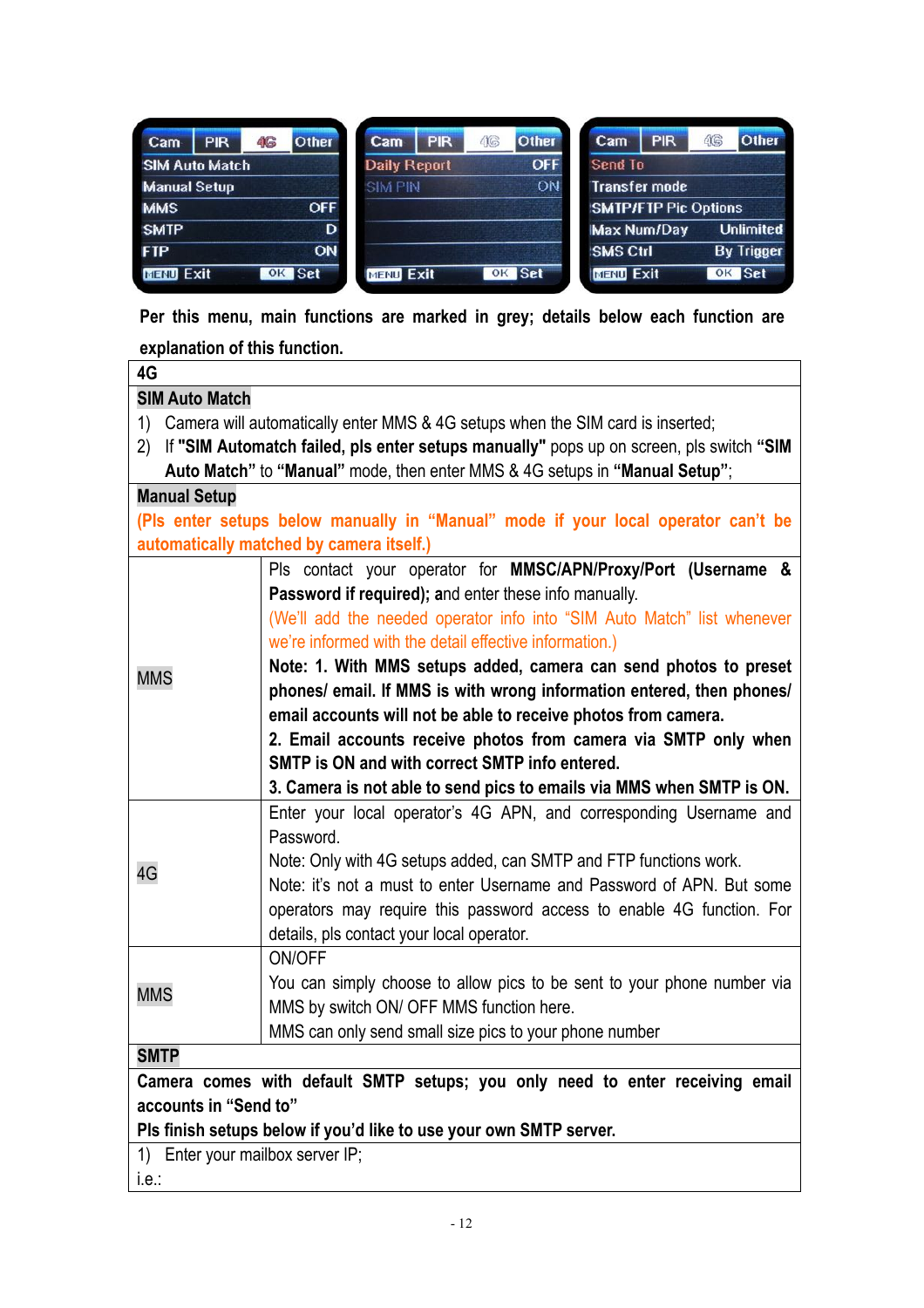Hotmail IP: smtp.live.com;

Gmail IP: smtp.gmail.com;

2) Enter your mailbox port;

Port of most mailbox is 25; plz enter your mailbox corresponding port.

3) Enter your mailbox password access.

Note: 1. SMTP only send photos to preset emails; if SMTP is with wrong information entered, then emails will not be able to receive photos from camera.

2. MMS stops sending photos to email when SMTP is set to work.

#### **FTP**

- 1) Enter your FTP server IP;
	- i.e.:

FTP Server IP: ftp://dianwan2008.gicp.net/

Enter: dianwan2008.gicp.net

- 2) Enter your FTP server port; Port of most FTP server is 21; plz enter your FTP server corresponding port.
- 3) Enter your FTP server password access.

**Note: FTP only upload photos to preset FTP account; if FTP is with wrong information entered, then FTP account will not be able to receive photos from camera.**

| Send To (4G model is able to send photos and videos to your emails/ FTP account) |                                         |  |
|----------------------------------------------------------------------------------|-----------------------------------------|--|
| Phone                                                                            | Enter recipients' phone numbers $(1-4)$ |  |

| Email                                                                               | Enter recipients' email accounts $(1-4)$ |  |  |  |
|-------------------------------------------------------------------------------------|------------------------------------------|--|--|--|
| <b>Transfer mode:</b> this function allows camera to send photos or videos, or both |                                          |  |  |  |
| Photo                                                                               | ON/OFF                                   |  |  |  |
| Video                                                                               | ON/OFF                                   |  |  |  |

#### **SMTP/ FTP Pic Options**

**Pic Size: Small/ Bigger/ Original;** Pictures sent via SMTP and FTP are in optional size as Small (640\*480), or Bigger (1920\*1440), or Original (5M/ 8M/ 12M based on the **Image Size** you set below **CAM**)

#### **Multishot Send: 1st/2nd/3rd/4th/5th Pic; this function works with Multi-shot.**

i.e.: Multi-shot is set as 5P; and you choose 1<sup>st</sup> Pic and 3<sup>rd</sup> Pic in Multishot Send. Then the 1<sup>st</sup> photo and 3rd photo taken from the 5 pics multi-shot will be sent out to your email(s) or FTP account.

Note:

1. Only 1st Pic (640\*480) will be sent if the network around is only with 2G available;

2. Only 1st Pic (640\*480 or 1920\*1440) will be sent if the network around is only with 3G available;

3. 1<sup>st</sup> to 5<sup>th</sup> Pics (640\*480 or 1920\*1440) can all be sent with 4G network; for original size pics (5/8/12MP), only 2 pics can be sent with 4G network

**Note:** 

- 1) camera will only send photos to preset phone numbers via MMS;
- 2) camera will only send photos to preset email(s) via MMS if SMTP is OFF;
- 3) camera will only send photos/ videos to preset email accounts via SMTP if SMTP is ON.

#### **Max Num/Day**

Default: unlimited;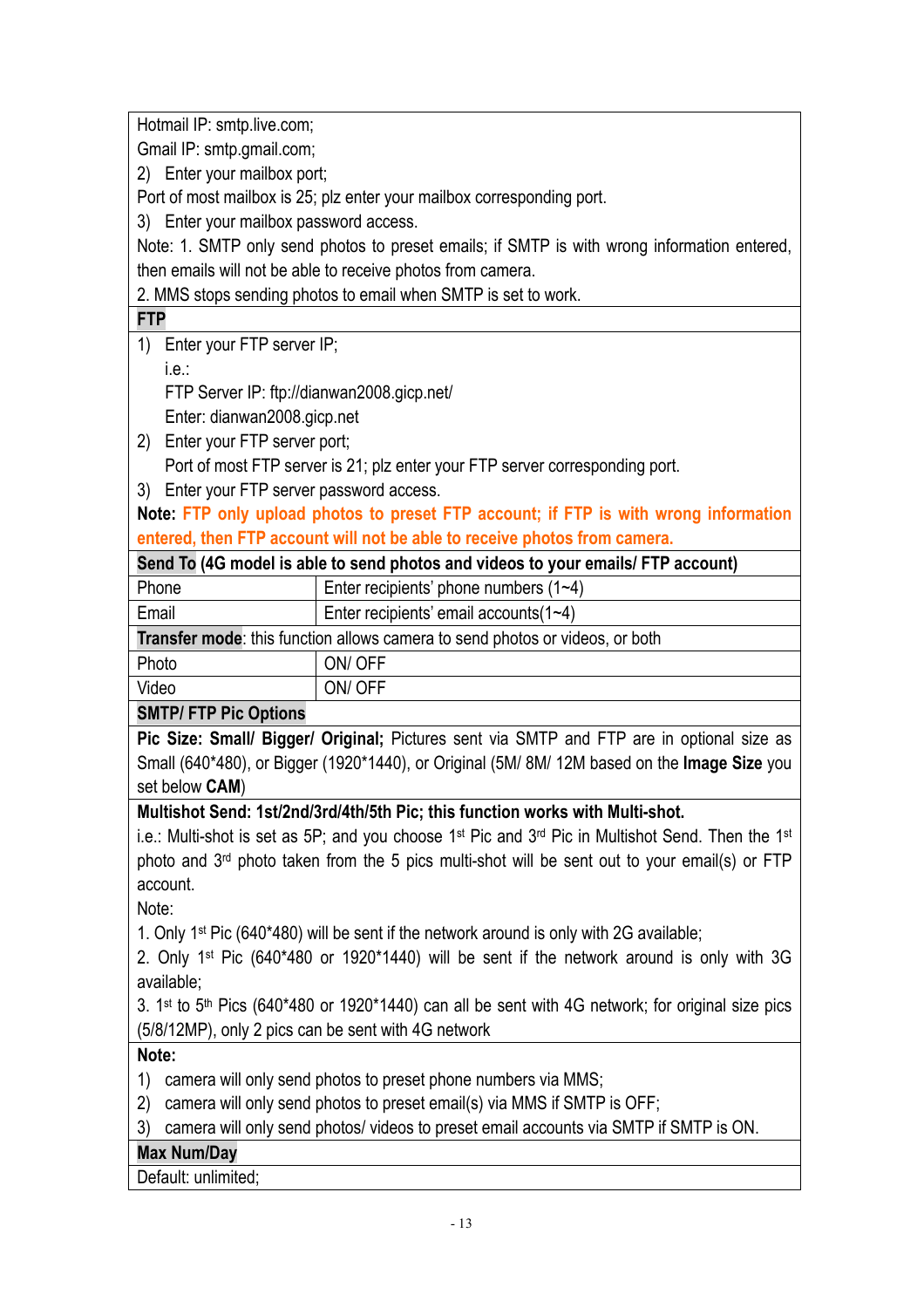Optional: 1~99 i.e.: user chooses 50, then camera will only send (Photos/Videos) 50 times every day. Each time, camera will send to all entered emails/ phones/ FTP accounts. All the rest photos/ videos upon triggers will only be stored in SD card. **SMS Ctrl 1)** By Trigger: **(Suggest for AA battery power)** Camera will only be able to change & save setups remotely when camera is triggered to shoot photos/ videos. **2)** All the Time: **(Suggest using when Power adapter connected as this option will consume huge battery power.)** Camera 4G module stand-by all the time; so camera setups can be changed and saved whenever you sent the remote SMS setup commands. **Daily Report** 1) OFF; 2) ON; Choose ON to enter to set up a time when you want camera to send you the Daily Report; **Contents contain in Daily Report:** Device IMEI Number, CSQ (Signal Strength): 0~31, Camera ID, Temperature, Date & Time, Battery Left Volume, SD Card Info, Total Pics Taken by Cam, Send Times **SIM PIN You can ignore description below if your SIM has been activated already. (Phase "Pls input PIN-Code" will not pop up after signal search if your SIM is activated.)** 1) Camera will check if inserted SIM card is activated during signal search in "Test" mode; 2) If SIM is not activated, "Pls input PIN-Code" will pop up on screen after signal search; 3) Then "SIM PIN" will turn to be configurable in "4G" page of Menu; 4) Enter PIN code in "SIM PIN"; camera will auto power off. Camera will activate SIM card automatically during signal search when you restart the camera after you enter the PIN code. Note: 1) "Pls input PIN-Code" will pop up again if wrong PIN code is entered; 2) Pls re-try your PIN code as if you see "Pls input PIN-Code" after signal search; 3) SIM is normally limited to be activated 3 times; it'll be locked if PIN code entered are all wrong during these 3 times trial. So we suggest you to double confirm your PIN code before you try again. 4) Pls insert SIM card into your phone to unlock it by using its PUK code after 3 times trial of activation based on steps above **GPS ON/ OFF** With GPS turned ON, GPS info will be shown on picture stamp; Note: If GPS signal is weak around, GPS info will not be shown on stamp until the GPS signal gets stronger.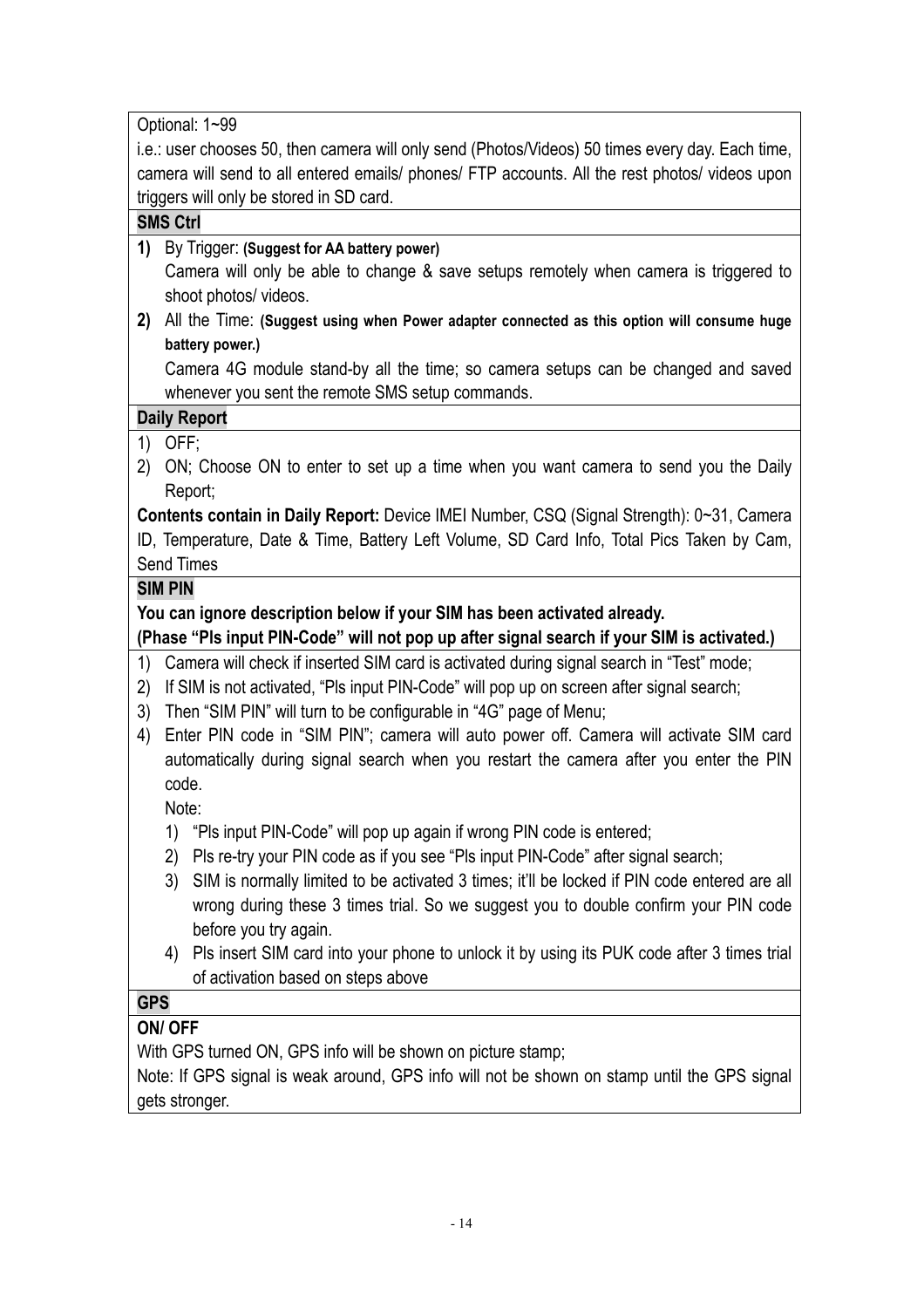| Cam                 | <b>PIR</b> | 4G | <b>Officer</b> | Cam              | <b>PIR</b> | 4G          | <b>OXITET</b> |
|---------------------|------------|----|----------------|------------------|------------|-------------|---------------|
| <b>Language</b>     |            |    | En:            | <b>SD Cycle</b>  |            |             | ON            |
| Date/Time           |            |    | Au.            | <b>Password</b>  |            |             | <b>OFF</b>    |
| <b>Stamp</b>        |            |    | <b>ON</b>      | <b>Reset</b>     |            |             |               |
| <b>Battery type</b> |            |    | <b>ALK</b>     | <b>FW Update</b> |            |             |               |
| Frequency           |            |    | 50Hz           | <b>About</b>     |            |             |               |
| <b>MENU Exit</b>    |            | OK | <b>Set</b>     | <b>MENU Exit</b> |            | $_{\rm OK}$ | <b>Set</b>    |

| <b>Other</b>        |                                                                              |
|---------------------|------------------------------------------------------------------------------|
| Language            | English                                                                      |
| Date/Time           | <b>Auto/Manual</b>                                                           |
|                     | Auto: camera will synchronize data/time after you enter your time zone info; |
|                     | Manual: manually set date/time                                               |
|                     | date: Month: year; hour: minute: second                                      |
|                     | Note: PIs adjust camera date/time to ensure some functions work as expected. |
| Stamp               | Imprints of programmed camera ID, moon phase, temperature, date, and         |
|                     | time on photo                                                                |
| <b>Battery Type</b> | Alkaline/ NI-MH                                                              |
|                     | Choose correct battery type of using batteries in camera makes camera        |
|                     | perform better.                                                              |
| Frequency           | 50HZ, 60HZ; improper setting may cause camera screen flicker                 |
| SD Cycle            | Select "ON", press "OK", camera will continue to record photos/videos by     |
|                     | deleting earliest photos or video clips.                                     |
| Password            | Select "ON", press "OK", to enable password protection for your camera;      |
|                     | support totally 6 digits/ alphabets long password access.                    |
| Reset               | Select "Yes" to reset camera back to factory default settings.               |
| <b>FW Update</b>    | With update firmware in the SD card, you can enter this menu to update       |
|                     | camera firmware by confirming "Yes" in the options.                          |
| About               | Firmware version in camera (Version: / IMEI: / MCU:/MOD:)                    |

# **5. Specification**

| Image Sensor            | 5 Mega Pixels Color CMOS |
|-------------------------|--------------------------|
| <b>Effective Pixels</b> | 2560x1920                |
| Day/Night Mode          | Yes                      |
| IR range                | 20 <sub>m</sub>          |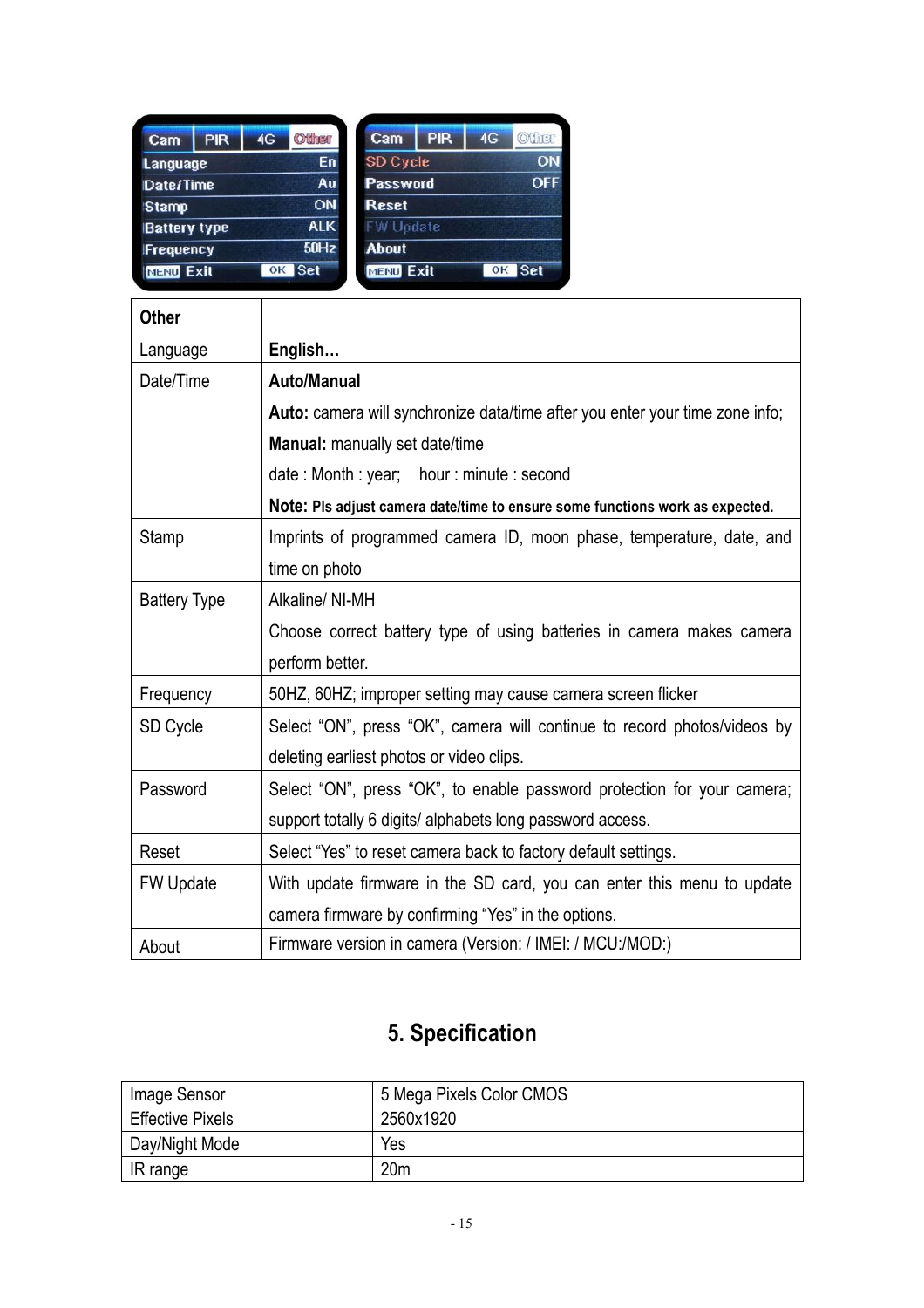| <b>IR Setting</b>                  | Top: 27 LED, Foot: 30 LED                                      |  |  |
|------------------------------------|----------------------------------------------------------------|--|--|
| Memory                             | SD Card (4GB - 32GB)                                           |  |  |
| Operating keys                     | $\overline{7}$                                                 |  |  |
| Lens                               | F=3.0; FOV=52°/100°; Auto IR-Cut-Remove (at night)             |  |  |
| PIR Angle                          | 65°/100°                                                       |  |  |
| <b>LCD Screen</b>                  | 2" TFT, RGB, 262k                                              |  |  |
| PIR distance                       | 20m (65feet)                                                   |  |  |
| Picture size                       | 5MP/8MP/12MP = 2560x1920/3264x2448/4032x3024                   |  |  |
| <b>Picture Format</b>              | <b>JPEG</b>                                                    |  |  |
| Video resolution                   | FHD (1920x1080), HD (1280x720), WVGA(848x480)                  |  |  |
| <b>Video Format</b>                | <b>MOV</b>                                                     |  |  |
| Video Length                       | 05-10 sec. programmable for wireless transmission;             |  |  |
|                                    | 05-59 sec. programmable for no wireless transmission;          |  |  |
| wireless<br>Picture<br>for<br>size | 640x480/ 1920x1440/ 5MP/ 8MP or 12MP(depend on the             |  |  |
| transmission                       | Image Size setting)                                            |  |  |
| <b>Shooting Numbers</b>            | $1 - 5$                                                        |  |  |
| <b>Trigger Time</b>                | 0.4s                                                           |  |  |
| <b>Trigger Interval</b>            | $4s-7s$                                                        |  |  |
| Camera + Video                     | Yes                                                            |  |  |
| Device Serial No.                  | Yes                                                            |  |  |
| Time Lapse                         | Yes                                                            |  |  |
| SD Card cycle                      | ON/OFF                                                         |  |  |
| <b>Operation Power</b>             | Battery: 9V; DC: 12V                                           |  |  |
| <b>Battery Type</b>                | 12AA                                                           |  |  |
| <b>External DC</b>                 | 12V                                                            |  |  |
| <b>Stand-by Current</b>            | 0.135mA                                                        |  |  |
| Stand-by Time                      | $5-8$ months $(6 \times AA \sim 12 \times AA)$                 |  |  |
| Auto Power Off                     | In Test mode, camera will automatically power off in 3 mins if |  |  |
|                                    | there is no keypad touching.                                   |  |  |
| <b>Wireless Module</b>             | LTE Cat.4 module; 2G & 3G networks are also supported in       |  |  |
|                                    | some countries.                                                |  |  |
| Interface                          | USB/SD Card/DC Port                                            |  |  |
| Mounting                           | Strap; Tripod                                                  |  |  |
| <b>Operating Temperature</b>       | -25 $^{\circ}$ C to 60 $^{\circ}$ C                            |  |  |
| Storage temperature                | -30°C to 70°C                                                  |  |  |
| <b>Operation Humidity</b>          | 5%-90%                                                         |  |  |
| Waterproof spec                    | IP66                                                           |  |  |
| <b>Dimensions</b>                  | 148*117*78 mm                                                  |  |  |
| Weight                             | 448 g                                                          |  |  |
| Certification                      | CE FCC RoHs                                                    |  |  |

Specifications are subject to change without prior notice.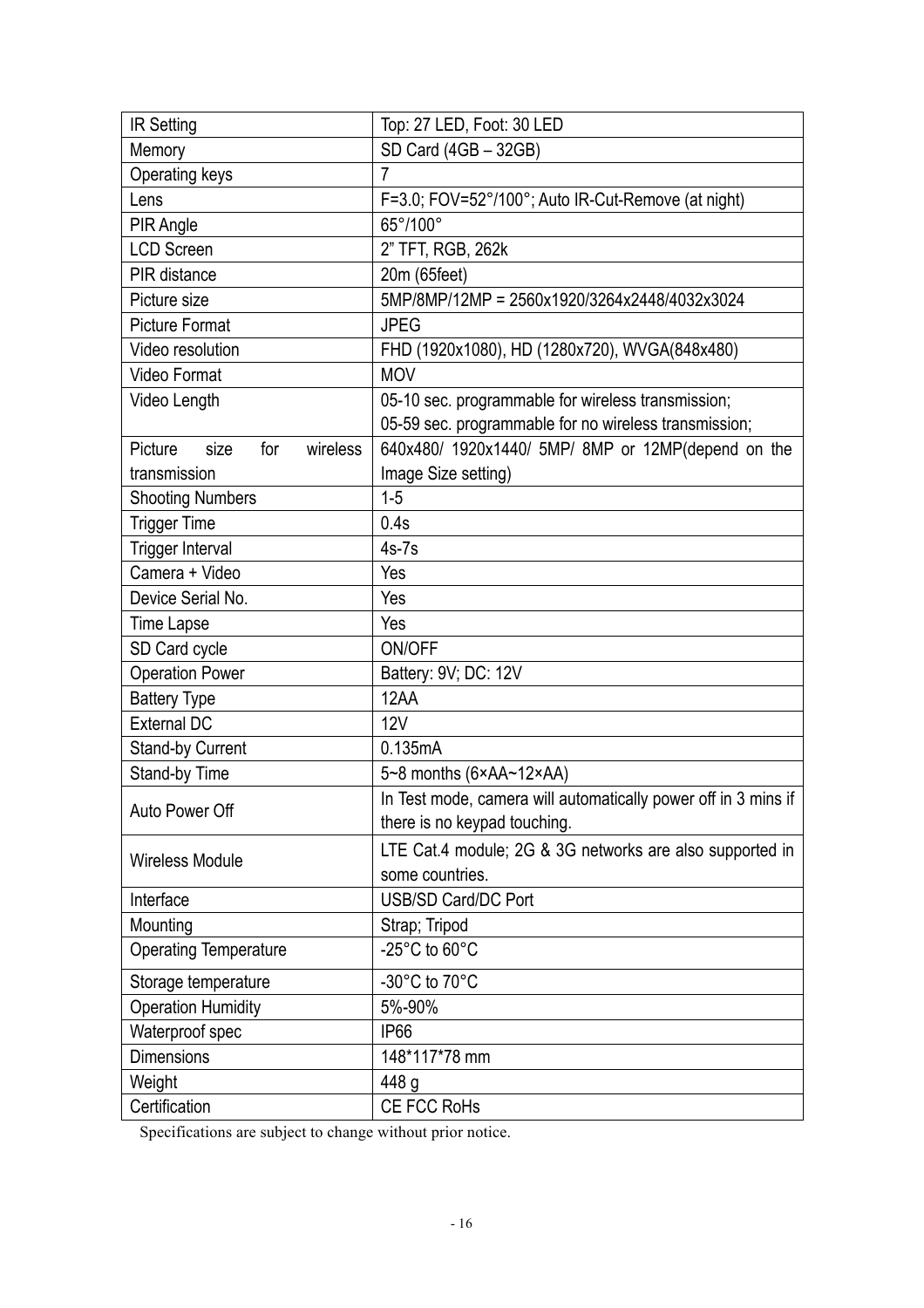# **6. Trouble Shooting**

## **6.1 Photos Do Not Capture Subject of Interest**

1. Check the "Sensor Level" (PIR sensitivity) parameter setting. For warm environmental conditions, set the Sensor Level to "High" and for cold weather use, set the sensor for "Low".

2. Try to set your camera up in an area where no heat resources are in the camera's field of view.

3. In some cases, set the camera near water will make the camera take images with no subject in them. Try to aim the camera over ground.

4. Try to set camera on stable and immovable objects, i.e.: large trees.

5. At night, motion detector may detect beyond range of the IR illumination. Reduce distance setting by adjusting sensor sensitivity.

6. Rising sun or sunset can trigger sensor. Camera must be reoriented.

7. If person/animal moves quickly, it may move out of the camera's field of view before photo is taken. Move camera further back or redirect camera.

## **6.2 Camera Stops Taking Images or Won't Take Images**

1. Please make sure that the SD card is not full. If the card is full, camera will stop taking images. Or user can turn on Cycle Recording to avoid such problem.

2. Check batteries to make sure that alkaline, or NiMH AA batteries left power is enough for camera to work.

3. Make sure that the camera power switch is in the "On" position and not in the "Off" or "Test" modes.

4. When 4G function is on, there will be around 1 minute interval for camera to send out photo before camera shooting the next photo. Pull out SIM card, camera can shoot photos continuously.

5. Please format the SD card with camera before using or when camera stops taking images.

#### **6.3 Night Vision Flash Range Doesn't Meet Expectation**

1. Please check to make sure that batteries are fully charged or left power is enough;

2. "Max Range" offers better IR flash range. Given IR flash range values are based on Max Range setting; so please adjust Night Mode to Max Range for better night vision flash range;

3. High-quality 1.2V NiMH rechargeable AA batteries can also offer much better IR flash range; alkaline batteries cannot deliver enough amperage to power the illuminator consistently at night;

4. To ensure accuracy and quality of night time image, please mount camera to dark environment without any obvious light sources;

5. A certain surroundings (like trees, walls, ground, etc.) within flash range can get you better night time images; please do not aim camera to total open field where there is nothing within IR flash range to reflect flash back; it's like shinning a flashlight into sky in night, you just can't see anything; same does camera;